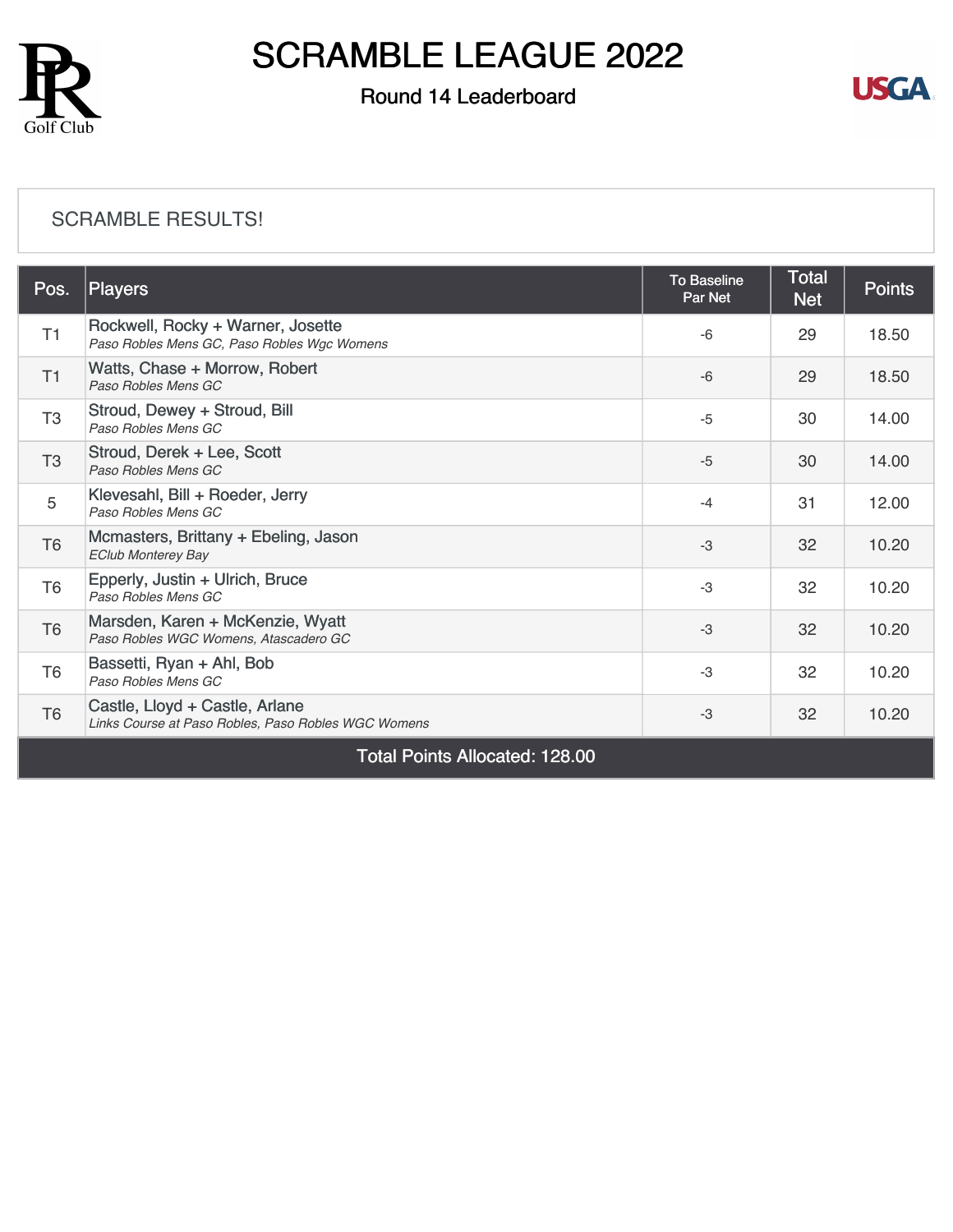

### Round 14 Leaderboard



#### [GROSS SKINS!](https://static.golfgenius.com/v2tournaments/8529229581985562561?called_from=&round_index=14)

| <b>Players</b>                                         | <b>Skins</b> | <b>Purse</b> | <b>Details</b> |  |  |
|--------------------------------------------------------|--------------|--------------|----------------|--|--|
| Epperly, Justin + Ulrich, Bruce<br>Paso Robles Mens GC |              | \$50.00      | Birdie on 2    |  |  |
| Stroud, Derek + Lee, Scott<br>Paso Robles Mens GC      |              | \$50.00      | Birdie on 8    |  |  |
| <b>Total Purse Allocated: \$100.00</b>                 |              |              |                |  |  |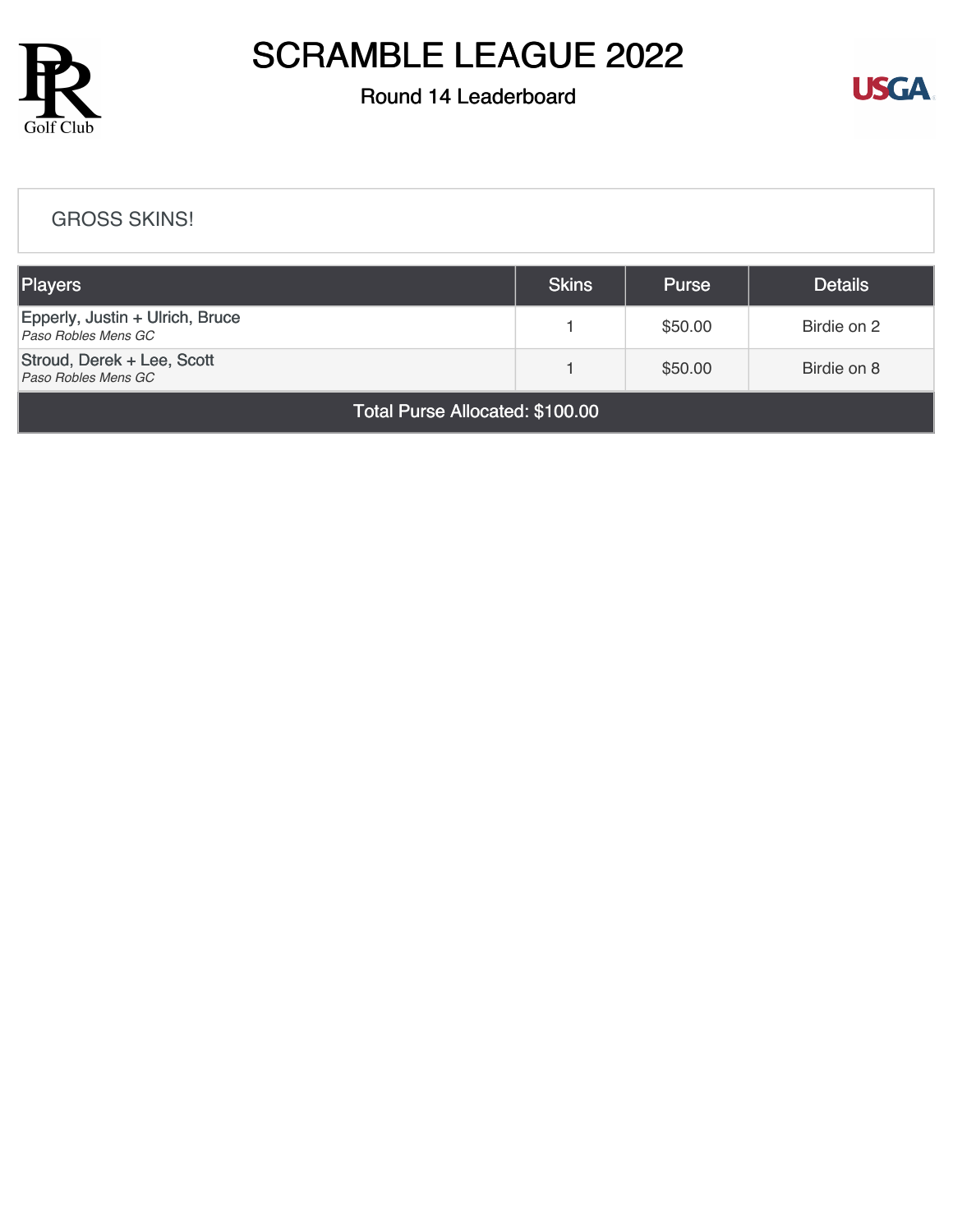

### Round 14 Leaderboard



#### [NET SKINS!](https://static.golfgenius.com/v2tournaments/8529231387281113026?called_from=&round_index=14)

| Players                                                                          | <b>Skins</b> | <b>Purse</b> | <b>Details</b> |
|----------------------------------------------------------------------------------|--------------|--------------|----------------|
| Mcmasters, Brittany + Ebeling, Jason<br><b>EClub Monterey Bay</b>                |              | \$25.00      | Eagle on 1     |
| Epperly, Justin + Ulrich, Bruce<br>Paso Robles Mens GC                           |              | \$25.00      | Eagle on 2     |
| Rockwell, Rocky + Warner, Josette<br>Paso Robles Mens GC, Paso Robles Wgc Womens |              | \$25.00      | Eagle on 5     |
| Stroud, Derek + Lee, Scott<br>Paso Robles Mens GC                                |              | \$25.00      | Birdie on 8    |

Total Purse Allocated: \$100.00